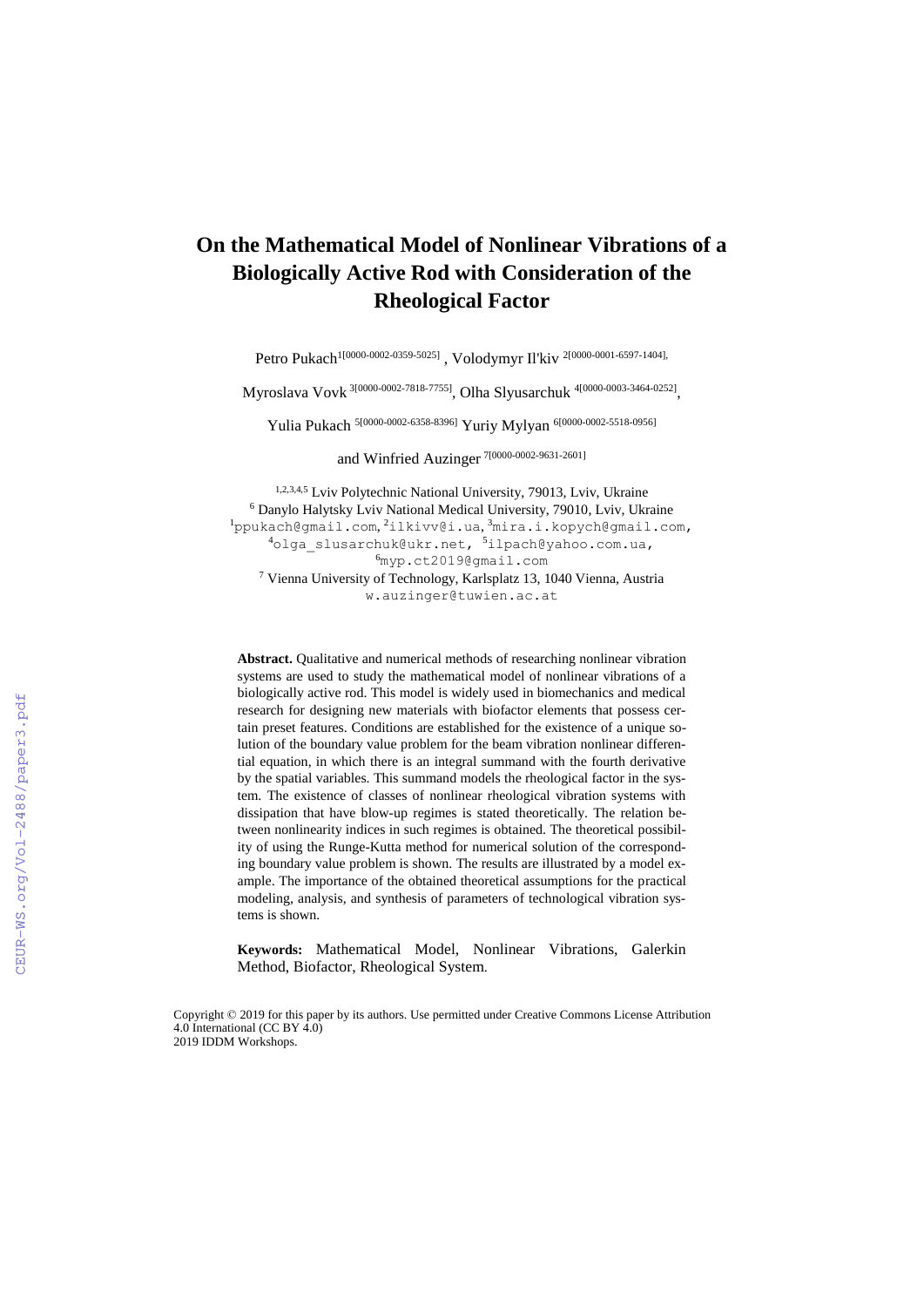## **1 Introduction**

Mathematical modeling of both normal physiological and pathological processes is one of the current trends of modern medical research. It is especially important to note that modern medicine is largely an experimental science with a vast empirical experience of affecting different diseases with a variety of means. However, more often than not searching for experimental means of studying different process in biological media has many flaws due to our inability to limit ourselves to experiment only. Therefore, mathematical modeling is often the most effective way of studying processes in living organisms (or their parts).

In medical practice, numerical modeling of biomechanical processes is carried out on the basis of the continuous media mechanics models and numerical methods of solving corresponding systems of partial differential equations.

Mathematical modeling methods can narrow down the search of optimal system parameters significantly. After such parameter optimization, experimental research can be carried out with much more information about the functioning of a biological system. The development of the mathematical modeling framework involves building a closed mechanical-mathematical model of the process that describes the behavior of a biological medium on the basis of equations in partial derivatives and the continuous medium mechanics principles. In addition, mathematical modeling involves calculating constitutive relations between the components of stress tensors and deformation tensors. Correct mathematical formulation of the problem and the presetting of initial and boundary conditions are necessary for effective research. The development and software implementation of numerical algorithms adapted to the specifics of the problem under consideration and the visualization of the obtained numerical results are also important.

During the study of biomedical issues, we may come across processes, for whose mathematical description we use the frameworks of ordinary differential equations, mathematical physics equations, algebraic nonlinear equation systems, difference equations, the theory of bifurcations, chaos and order, etc. Examples of a successful use of such mathematical frameworks are presented in [1] for prognosing disease development, in [2-5] - for solving nonlinear dynamics problems in biology, chemical kinetics, etc. The development of numerical methods for solving problems in biomechanics also allowed solving problems in the physics of plasmas, the mechanics of deformable solids, etc. It is known that certain mathematical methods have evolved under the influence of biomedical problems, for example, the methods of mathematical statistics, Volterra equations, neural networks, methods of solving rigid differential equations, etc.

The problems of researching mathematical models of linear and nonlinear dynamic systems have become widespread in recent decades. We are talking about qualitative approaches [6-11], analytical approaches [12-18], and combinations of such approaches and approximate research methods [19].

The biological, medical, and sport problems that require research and numerical solution of partial equations have been formulated relatively recently. They are pre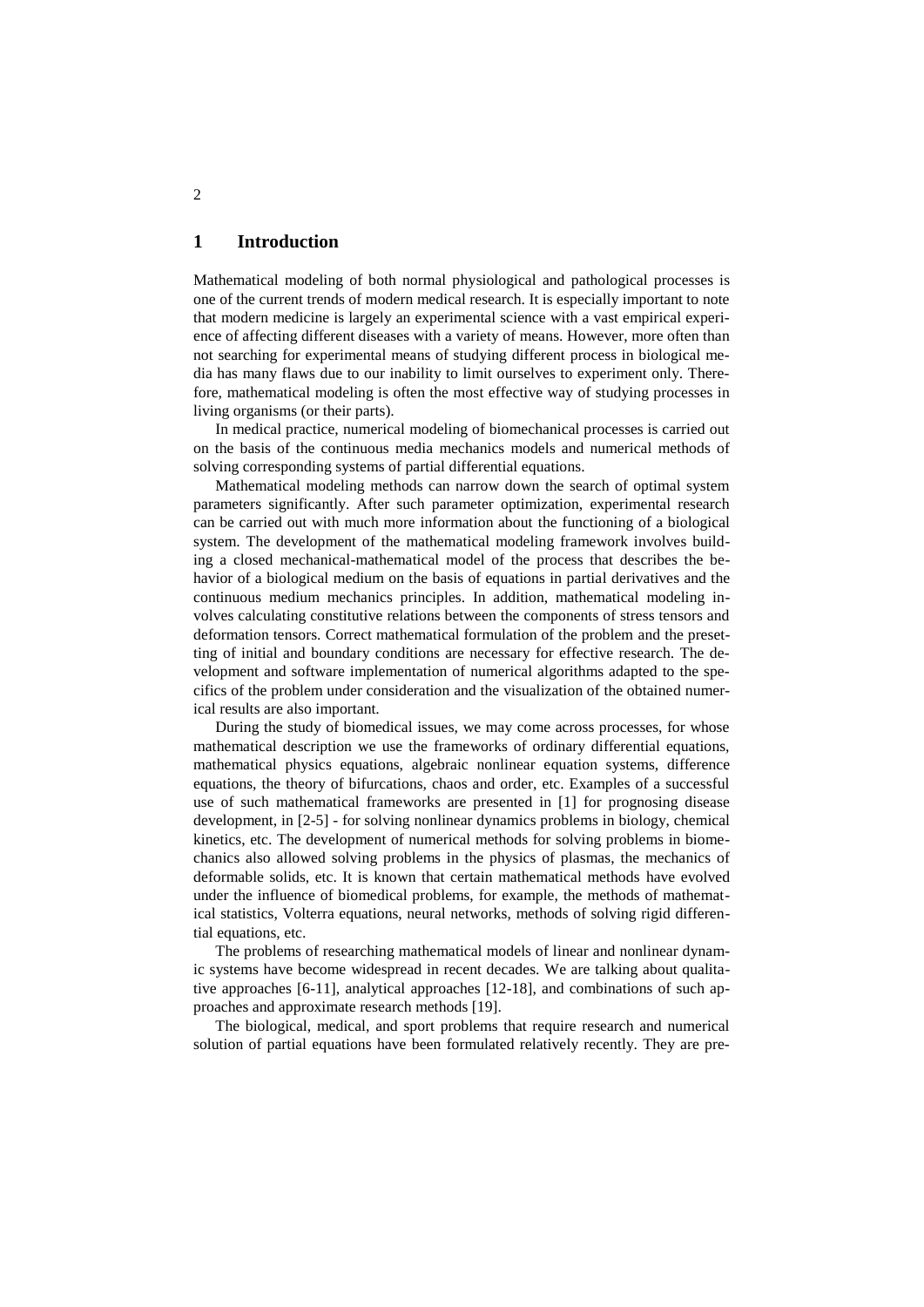sented in [20-22]. Rheological relations for biological continuous media have been developed in [23-24]. The range of tasks considered in this area is quite wide.

The most important area in traumatology is the problem of mathematical modeling of human leg movement while walking in order to build orthopedic prostheses that imitate this movement. To model the distribution of dynamic loads and deformations at the time of movement of the entire foot, it is necessary to use the framework of partial differential equations, in particular the system of equa-tions of the mechanics of deformable solid body. Creating such models for the needs of traumatology and orthopedics is a new and relevant task for computational biolo-gy and medicine. Computer-assisted implementation of virtual surgeries and predic-tion of their consequences is another prospective area. This is a very complex area of research that is just beginning to emerge. The formulation of certain mathematical models and methods of their research are not totally clear. However, the implementation of some virtual surgeries is a real task. Thus, in [25], numerical modeling of lithotripsy surgeries (fragmentation of renal stones with acoustic waves initiated by a spark discharge or a laser pulse) is presented. The purpose of such studies is to find lithotripter operating modes (pulse duration and intensity, number of pulses), at which fragments of destroyed stone would be small enough for natural excretion. For this purpose, the picture of acoustic pulse propagation in the body and the stone was investigated numerically, and the problem of its destruction was solved.

The problems of biomechanics, as well as the tasks of controlling and regulating vibration processes in structural systems, are largely related to the problem of contact interactions with the medium, whose response to external influence depends on the prehistory or the history of load. In other words, external influence turns into the response of the coupling medium. This feature of the medium is called self-regulation. Models of self-regulatory systems in biomechanics are models of bioactive materials, or materials with biofactor. Similar models have been developed, for example, in [26- 28]. A model of a self-regulatory medium, whose response to force impact is described by a hereditary-type biofactor model [27], is used in this case. The solution of the corresponding mixed problem for the fifth-order equation is built and the impact of the biofactor and material viscosity on the vibration process is investigated.

The aim of the presented studies is to develop qualitative approaches and on their basis to theoretically substantiate the possibility of creating proper computational methods for solving problems in biomechanics. These tasks arise in the process of creating new orthopedic materials, as well as the modeling, synthesis and optimization of parameters of corresponding orthopedic systems.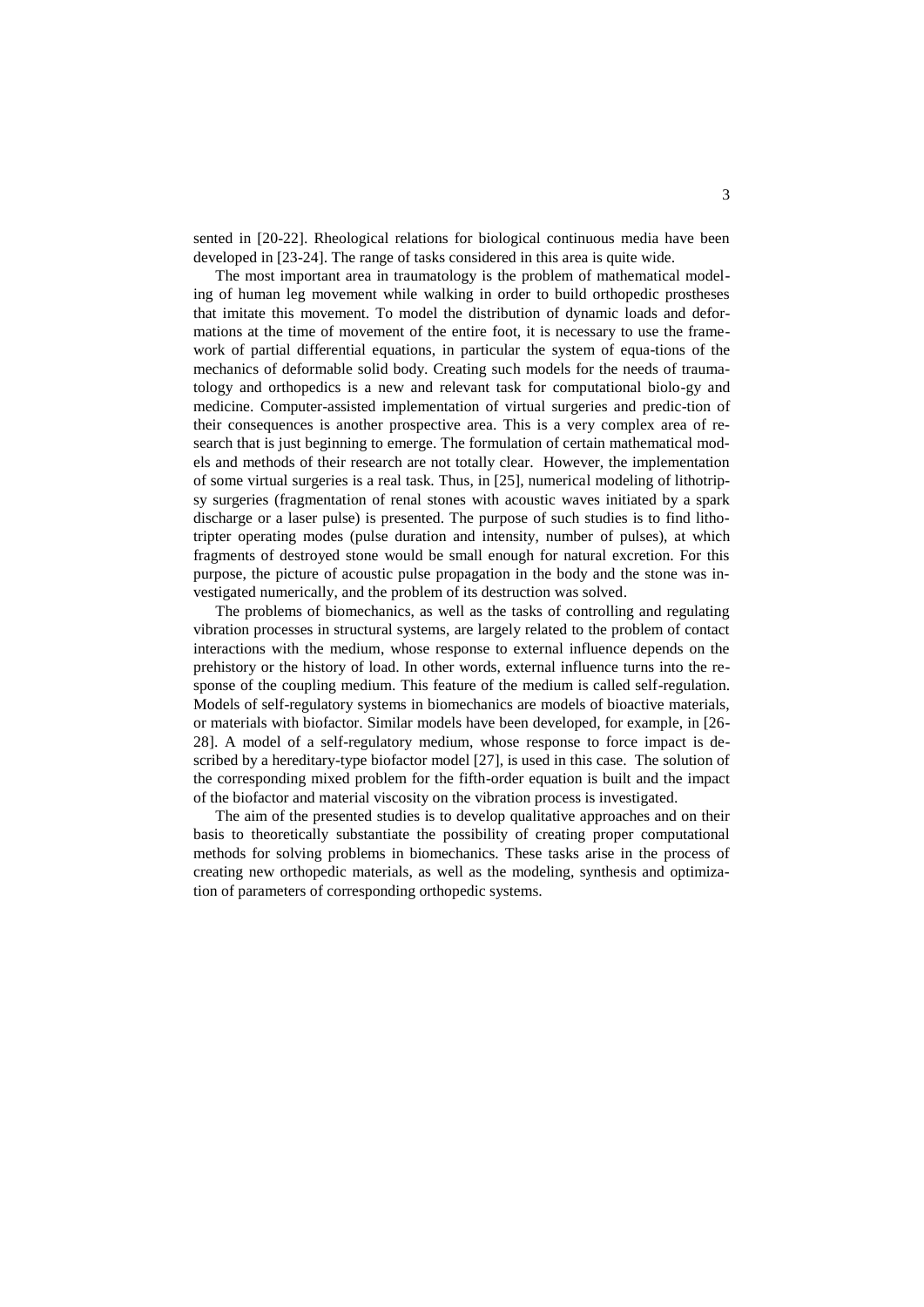## **2 Investigation of the mathematical model of a nonlinear vibration system that generalizes the rheological vibration model with consideration of the effect of the biofactor**

#### **2.1 Problem statement. The main result**

Let us denote  $Q_T = (0, l) \times (0, \tau)$ ,  $\tau \in (0, T], 0 < l < \infty$ ,  $T < \infty$ . In the domain  $Q_T$ , we consider the first mixed problem for the nonlinear equation with real coefficients

$$
U_{tt} + (a_2(x)U_{xx})_{xx} + (b_2(x)U_{xx})_{xx} + (b_1(x)|U_{xx}|^{q-2}U_{xx})_{xx} ++ \int_{0}^{t} g(t-\theta)(d(x)U_{xx}(x,\theta))_{xx} d\theta = c_0(x)|U|^{p-2}U + f(x,t)
$$
 (1)

with the initial conditions

$$
U(x,0) = U_0(x),
$$
 (2)

$$
U_t(x,0) = U_1(x) \tag{3}
$$

and the boundary conditions

$$
U(0,t) = U_{xx}(0,t) = 0, \qquad U(l,t) = U_{xx}(l,t) = 0.
$$
 (4)

The mixed problem for the fifth-order nonlinear evolution equation considered here describes the vibrations of an elastic bioactive rod with consideration of the "memory" effect. The aim of this article is to conduct a qualitative study of the solution to the problem (1) - (4) in a limited range and obtain sufficient conditions for the existence of a generalized solution of the mixed problem in Sobolev spaces for the fifth-order differential equation (1), in which there is an integral summand with the fourth derivative according to the spatial variable that models the effect of "memory" in the vibration system. The obtained results will make it possible to apply adequate computational methods and computer simulation to the above problem for the optimal synthesis of the parameters of a vibration system whose mathematical model is the problem (1)-(4). Let us assume the following conditions are true:

**(1)** functions  $a_2(x)$ ,  $(a_2(x))_{xx}$  are bounded on  $(0, l)$ ;  $a_2(x) \ge A_2$ ,  $(a_2(x))_{xx} \ge A_2$ ,  $A_2 > 0$ ;

(2) functions  $b_2(x)$ ,  $(b_2(x))_{xx}$  are bounded on  $(0,l)$ ;  $b_2(x) \ge B_2$ ,  $(b_2(x))_{xx} \ge B_2$ ,  $B_2 > 0$ ;

**(3)** functions  $b_1(x)$ ,  $(b_1(x))$  are bounded on  $(0, l)$ ;  $b_1(x) \ge b_0 > 0$ ;

**(4)** function  $c_0(x)$  is bounded on  $(0, l)$ ;

(5) 
$$
g(t) \ge 0
$$
,  $g'(t) \le 0$  for all  $t \in [0, +\infty)$ ,  $0 \le \int_{0}^{+\infty} g(t)dt = G < +\infty$ ;

**(6)** function  $d(x)$  is bounded on  $(0, l)$ ,  $d(x) \ge d_2 \ge 0$ ;

(7)  $p > 2$ ,  $q > 2$ ;

**(8)** functions  $f(x,t)$ ,  $f_t(x,t)$  are integrable with square according to Lebesgue in the domain  $Q_{\tau_0}$  for any  $\tau_0 > 0$ ;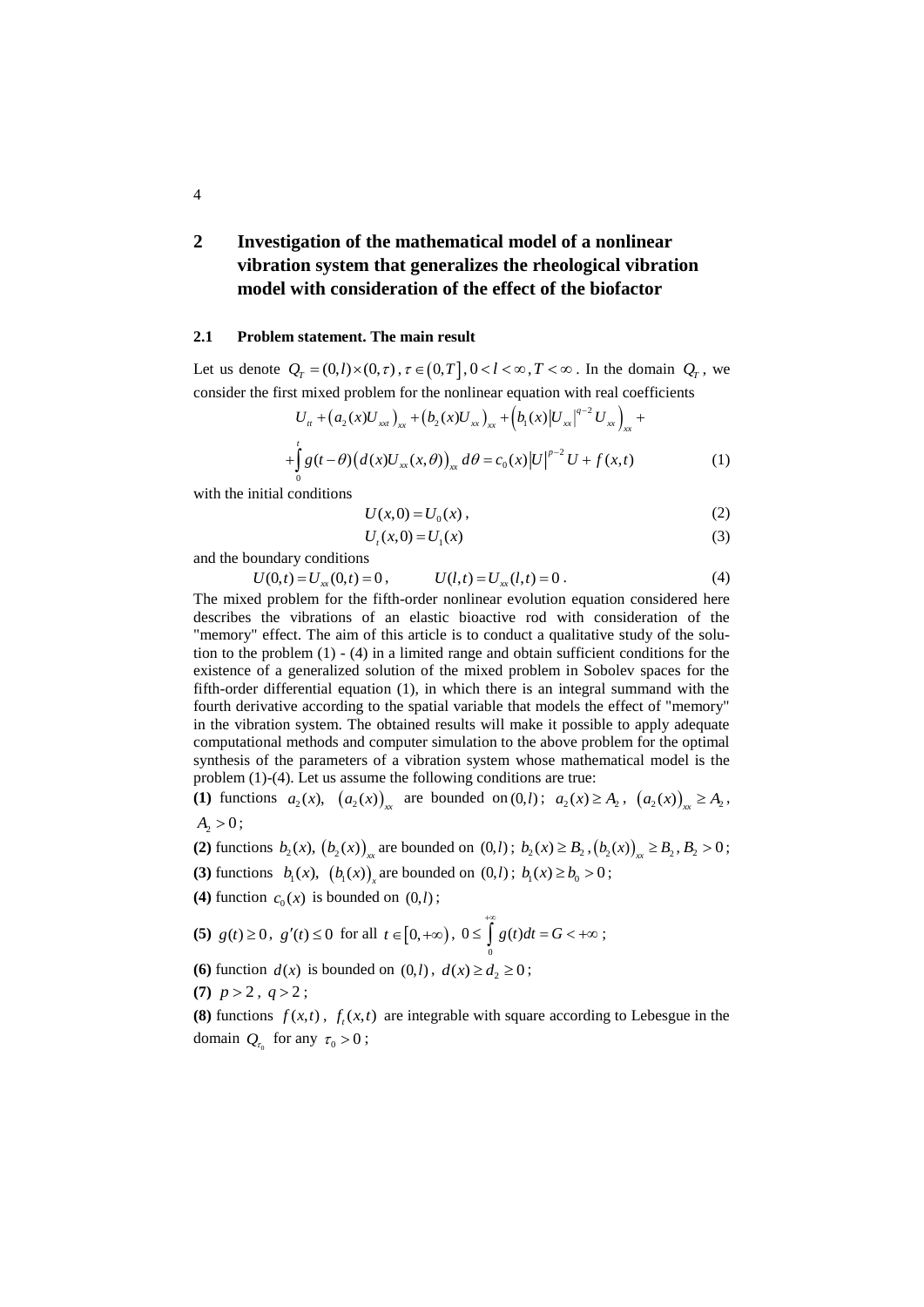**(9)** the initial deviation has the following features:  $U_0(x)$  is a function integrable with power  $2p-2$  on  $(0,l)$ , the second derivative  $U_0(x)$  is a function integrable with power q on  $(0, l)$ , the fourth derivative  $U_0(x)$  is a function integrable with square  $\text{on } (0, l) \,, \;\; \left| U_{_{xx}} \right|^{q-3} \! \left( U_{_{xxx}} \right)^2, \;\; \left| \left( U_{_0} \right)_{_{xx}} \right|^{q-3} \! \left( \left( U_{_0} \right)_{_{xxx}} \right)^2$  $0/m$   $1000$ *q*  $U_0$ <sub> $\Big|_{x}^{q^{-3}}$  $\Big(\Big(U_0\Big)_{x}^{q^{-3}}\Big)$  are the functions integrable with</sub> square on  $(0, l)$ , while  $U_0(x)$  satisfies the conditions (4);

**(10)** the initial deviation has the following features: the second and the fourth derivatives of  $U_1(x)$  are functions integrable with square on  $(0, l)$ , while  $U_1(x)$  satisfies the conditions (4).

The function  $U:(0,l)\times[0,T) \to \square$  (*T* is a positive number or  $+\infty$ ) is called the generalized solution to the problem (1)-(4) in the domain  $Q_T$  if it satisfies the initial conditions (2) and the integral equality

$$
\int_{0}^{t} \left[ U_{tt} V + a_2(x) U_{xx} V_{xx} + b_2(x) U_{xx} V_{xx} + b_1(x) |U_{xx}|^{q-2} U_{xx} V_{xx} + \right. \\
\left. + \int_{0}^{t} g(t - \theta) d(x) U_{xx}(x, \theta) V_{xx}(x) d\theta - c_0(x) |U|^{p-2} UV - f(x, t)V \right] dx dt = 0
$$
\n(5)

for almost all  $t \in (0,T)$  and for all testing functions V, for which the equality (5) is correct.

The solution  $U(x,t)$  has the following features:

- the functions  $U$ ,  $U_t$  are continuous on  $[0, T_0]$  according to the time variable, the second derivative  $U_t$  is bounded on  $[0, T_0]$  according to the time variable for an arbitrary number  $T_0$  from the interval  $(0,T)$ ;

- the function  $U$  is integrable according to the spatial variable with power  $q$  on  $(0, l)$ ; the function  $U<sub>t</sub>$  is integrable with square according to the spatial variable on  $(0, l)$ ; the function  $U_t$  is integrable with square together with the second derivative according to the spatial variable on 0,*<sup>l</sup>* .

**The main result**. Let the conditions **(1), (2), (3), (4), (5), (6), (7), (8), (9), (10)** be satisfied. Then the finite time  $T$ , which depends on the coefficients, the right-hand side of the equation, and the initial data, can be specified, at which a generalized solution U of the problem (1) - (4) exists in the domain  $Q_r$ .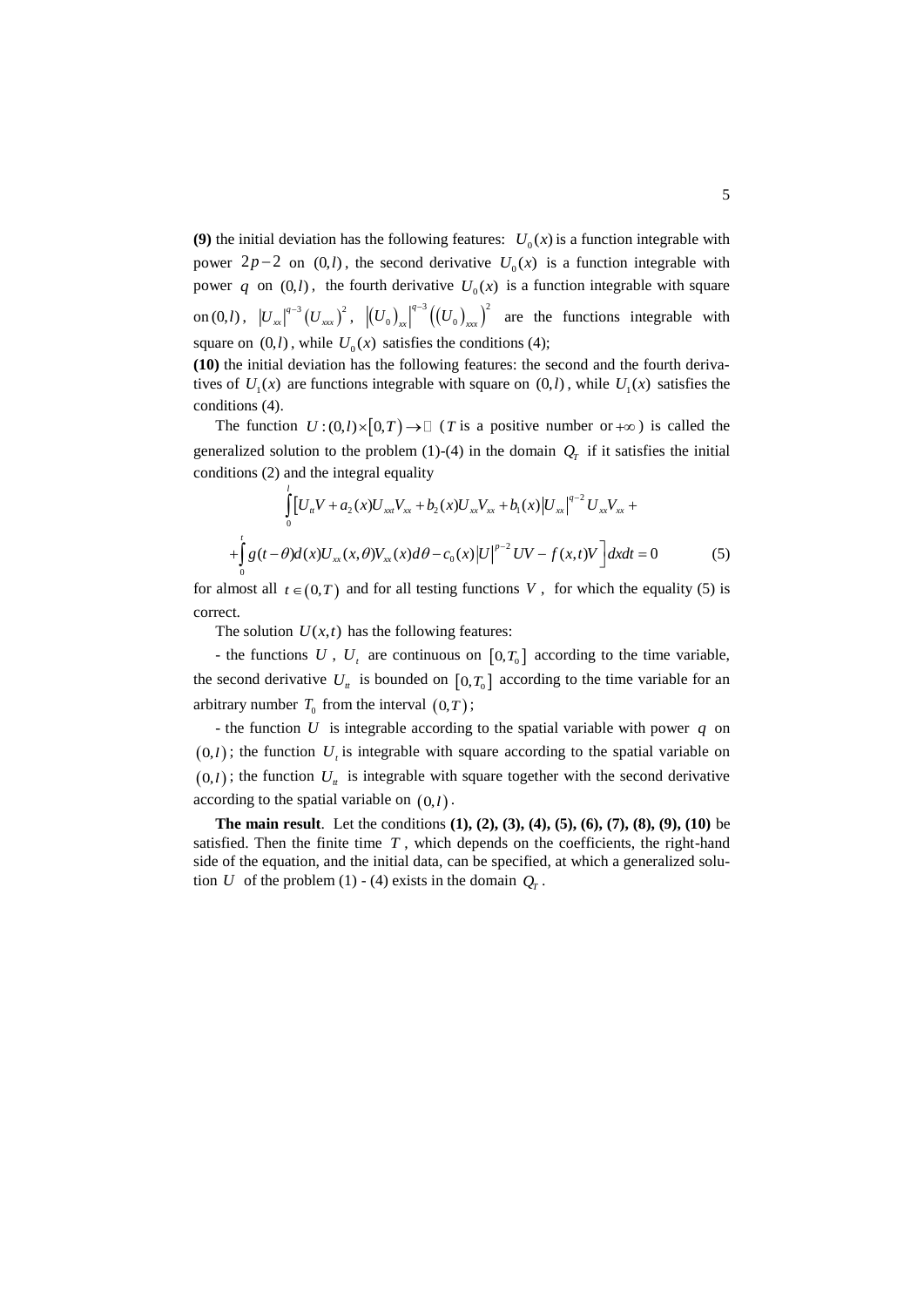#### **2.2 Galerkin method**

Because the space  $\hat{V}(0,l) = W^{2,r}(0,l) \cap H^4(0,l) \cap L^{2p-2}(0,l)$  with  $r = \max\{q, 2q-4\}$  is a separable Banach, there is a countable set in it  $\{\omega^k\}$ .  $\omega^k\big|_{k\in\mathbb{Z}}$ , where any finite number of elements is linearly independent and the closure of its linear shell in  $\hat{V}(0, l)$  coincides with  $\hat{V}(0,l)$ . Let us note that  $\{\omega^k\}_k$  $\left\{\alpha^k\right\}_{k\in\mathbb{N}}$  can be selected orthonormal in the space  $L^2(0, l)$ . Let's consider the functions  $U^N(x,t) = \sum_{k=1}^N c_k^N(t) \omega^k(x)$  $U''(x,t) = \sum C_i(x,t) \omega^k(x)$ Ξ  $=\sum c_k^N(t)\omega^k(x),\ \ N=1,2,...,$ where  $c_1^N$ ,  $c_2^N$ , ...,  $c_N^N$  are solutions of the corresponding Cauchy problems

$$
\int_{0}^{l} \left[ U_{u}^{N} \omega^{k} + a_{2}(x) U_{x}^{N} \omega_{xx}^{k} + b_{2}(x) U_{x}^{N} \omega_{xx}^{k} + b_{1}(x) \left| U_{x}^{N} \right|^{q-2} U_{x}^{N} \omega_{xx}^{k} + \right.
$$

$$
+ \int_{0}^{l} g(t - \theta) d(x) U_{xx}^{N}(x, \theta) \omega_{xx}^{k} d\theta - c_{0}(x) \left| U^{N} \right|^{p-2} U^{N} \omega^{k} - f(x, t) \omega^{k} \left] dx dt = 0 , \qquad (6)
$$

$$
c_{k}^{N}(0) = U_{0,k}^{N}, \quad \left( c_{k}^{N} \right)_{t} (0) = U_{1,k}^{N}, \qquad (7)
$$

where

$$
U_0^N(x) = \sum_{k=1}^N U_{0,k}^N(x)\omega^k, \quad U_1^N(x) = \sum_{k=1}^N U_{1,k}^N(x)\omega^k,
$$
  

$$
\left\| U_0^N - U_0 \right\|_{\dot{V}(0,l)} \to 0, \quad \left\| U_1^N - U_1 \right\|_{H_0^2(0,l)\cap H^4(0,l)} \to 0,
$$

 $N \rightarrow \infty$ . On the basis of the Karatheodori theorem [29] there exists an absolutely continuous solution to the problem  $(6)$ ,  $(7)$ , determined in a certain interval  $[0, t_0)$ . From the evaluations obtained below, it follows that  $t_0 = T$ , while number T will be determined later.

Let us multiply (6) by  $(c_k^N)_t$ , sum it up by k from 1 to N and integrate it by t from 0 to  $\tau \leq T$ . We will obtain

$$
\frac{1}{2}\int_{0}^{1} (U_{t}^{N}(x,\tau))^{2} dx + \int_{Q_{r}} \left[a_{2}(x)\left(U_{xxt}^{N}\right)^{2} + b_{2}(x)U_{xxt}^{N}U_{xxt}^{N} + b_{1}(x)\left|U_{xx}^{N}\right|^{q-2}U_{xx}^{N}U_{xxt}^{N} + a_{1}(x)U_{xx}^{N}(x,\theta)U_{xx}^{N}(x,\theta)U_{xx}^{N}d\theta - c_{0}(x)\left|U^{N}\right|^{p-2}U^{N}U_{t}^{N} - f(x,t)U_{t}^{N}\right]dxdt = \frac{1}{2}\int_{0}^{1} (U_{i}^{N})^{2} dx
$$
 (8)

Let us evaluate the summands of the equality (8). Based on condition **(1)**

$$
I_1 = \int\limits_{Q_r} a_2(x) \Big(U_{xx}^N\Big)^2 dx dt \ge A_2 \int\limits_{Q_r} \Big(U_{xx}^N\Big)^2 dx dt.
$$

According to condition **(2)**

$$
I_2 = \int_{Q_{\tau}} b_2(x) U_{xx}^N U_{xx}^N dx dt \ge \frac{B_2}{2} \int_0^1 \left( U_{xx}^N(x,\tau) \right)^2 dx - \frac{B^2}{2} \int_0^1 \left( \left( U_0^N \right)_{xx}(x,\tau) \right)^2 dx, \quad B^2 = \sup_{x \in (0,l)} \left| b_2(x) \right|^2.
$$

Using condition **(3)**, we will obtain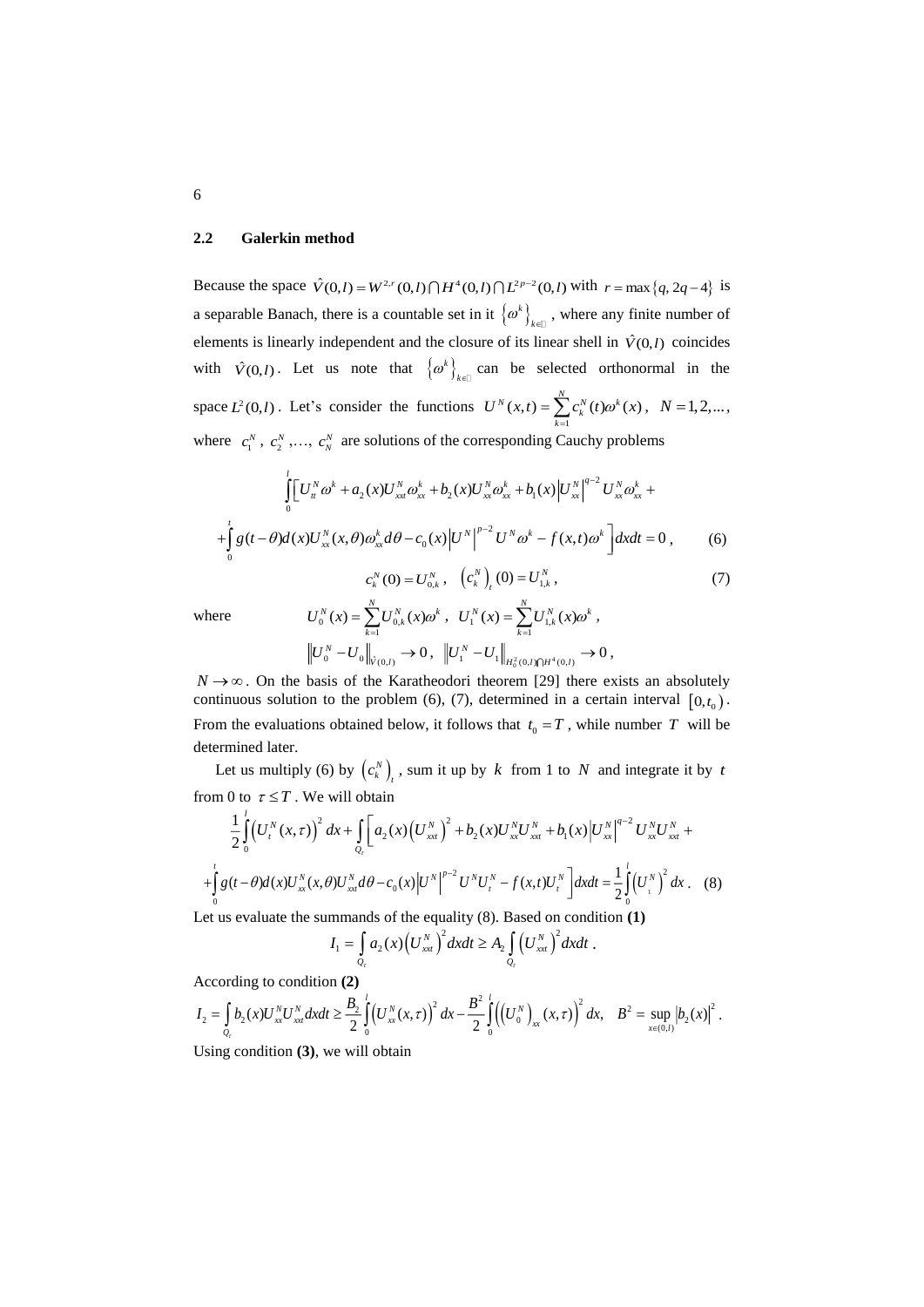$$
I_3 = \int_{Q} b_1(x) \left| U_{xx}^N \right|^{q-2} U_{xx}^N U_{x}^N \geq \frac{b_0 C_1}{q} \int_{0}^1 \left( U_{xx}^N(x,\tau) \right)^2 dx - \frac{C_2}{q} \int_{0}^1 \left( \left( U_{0}^N(x,\tau) \right)_{xx} \right)^q dx,
$$

at that  $C_1 > 0$ , the positive constant  $C_2$  depends on  $b^0 = \sup_{x \in (0,l)} |b_1(x)|$  $=$  sup  $|b_1(x)|$ .

Based on conditions **(5)**, **(6)**,

$$
I_4 = \int\limits_{Q_r} \int\limits_0^t g(t-\theta) d(x) U_{xx}^N(x,\theta) U_{xx}^N d\theta dx dt \leq \frac{C_3 G \delta_1}{2} \int\limits_{Q_r} \left(U_{xx}^N\right)^2 dx dt + \frac{C_4}{2\delta_1} \int\limits_{Q_r} \left(U_{xx}^N\right)^2 dx dt,
$$

where  $\delta_1 > 0$  is an arbitrary constant, while positive constants  $C_3$ ,  $C_4$  depend on  $d^{0} = \sup_{x \in (0,l)} |d(x)|$  $=$  sup  $|d(x)|$ , T. According to condition (4),

$$
I_{5} = \int_{Q_{r}} c_{0}(x) |U^{N}|^{p-2} U^{N} U_{t}^{N} dx dt \leq C^{0} C_{5} \int_{Q_{r}} |U^{N}|^{p} dx dt + C_{6} \int_{Q_{r}} |U_{t}^{N}|^{p} dx dt =
$$
  
\n
$$
= C^{0} C_{5} \int_{Q_{r}} |U^{N}(x, 0) + \int_{0}^{t} U_{t}^{N}(x, \tau) |U_{t}^{N}|^{p} dx dt + C_{6} \int_{Q_{r}} |U_{t}^{N}|^{p} dx dt \leq C_{7} \int_{0}^{t} |U_{0}^{N}|^{p} dx +
$$
  
\n
$$
+ C_{8} \int_{Q_{r}} |U_{t}^{N}|^{p} dx dt \leq C_{7} \int_{0}^{t} |U_{0}^{N}|^{p} dx + C_{9} \int_{0}^{\tau} \left| \int_{0}^{t} (U_{t}^{N}(x, \tau))^{2} dx \right|^{p} dt, C^{0} = \sup_{x \in (0, t)} |c_{0}(x)|,
$$

positive constants  $C_5 - C_9$  are independent from N.

Using condition **(8)**, one can get

$$
I_6 = \int\limits_{Q_r} f(x,t)U^N dxdt \leq \frac{1}{2} \left[ \int\limits_{Q_r} f^2(x,t) + \left(U^N\right)^2 \right] dxdt.
$$

Taking into account the evaluation of integrals  $I_1 - I_6$ , after proper choice of a sufficiently small constant  $\delta_1$  the next inequality is true:

$$
\frac{1}{2} \int_{0}^{1} \left[ \left( U_{t}^{N}(x,\tau) \right)^{2} + \left| U_{xx}^{N}(x,\tau) \right|^{q} + \left( U_{xx}^{N}(x,\tau) \right)^{2} \right] dx + \int_{Q_{\tau}} \left( U_{xx}^{N}(x,\tau) \right)^{2} dx dt \le
$$
\n
$$
\leq C_{10} \int_{Q_{\tau}} \left[ \left( U_{t}^{N} \right)^{2} + \left( U_{xx}^{N} \right)^{2} \right] dx dt + C_{11} \int_{0}^{l} \left[ \left| U_{0}^{N} \right|^{p} + \left( U_{1}^{N} \right)^{2} + \left( U_{0}^{N} \right)_{xx} + \left| \left( U_{0}^{N} \right)_{xx} \right|^{q} \right] dx +
$$
\n
$$
+ C_{12} \int_{Q_{\tau}} \left( f(x,t) \right)^{2} dx dt + C_{13} \int_{0}^{1} \left| \int_{0}^{l} \left( U_{t}^{N}(x,\tau) \right)^{2} dx \right|^{2} dt, \ \tau \in (0,T), \tag{9}
$$

where  $C_{10} - C_{13}$  are positive constants independent on N. Using the Grönwall-Bellman inequality, from (9) we obtain

$$
\frac{1}{2} \int_{0}^{1} \left[ \left( U_{t}^{N}(x,\tau) \right)^{2} + \left| U_{xx}^{N}(x,\tau) \right|^{q} + \left( U_{xx}^{N}(x,\tau) \right)^{2} \right] dx + \int_{Q_{\tau}} \left( U_{x_{x}}^{N}(x,\tau) \right)^{2} dx dt \le
$$
\n
$$
\leq M_{1} + M_{2} \int_{0}^{\tau} \left| \int_{0}^{1} \left( U_{t}^{N}(x,\tau) \right)^{2} dx \right|^{2} dt, \ \tau \in (0,T), \tag{10}
$$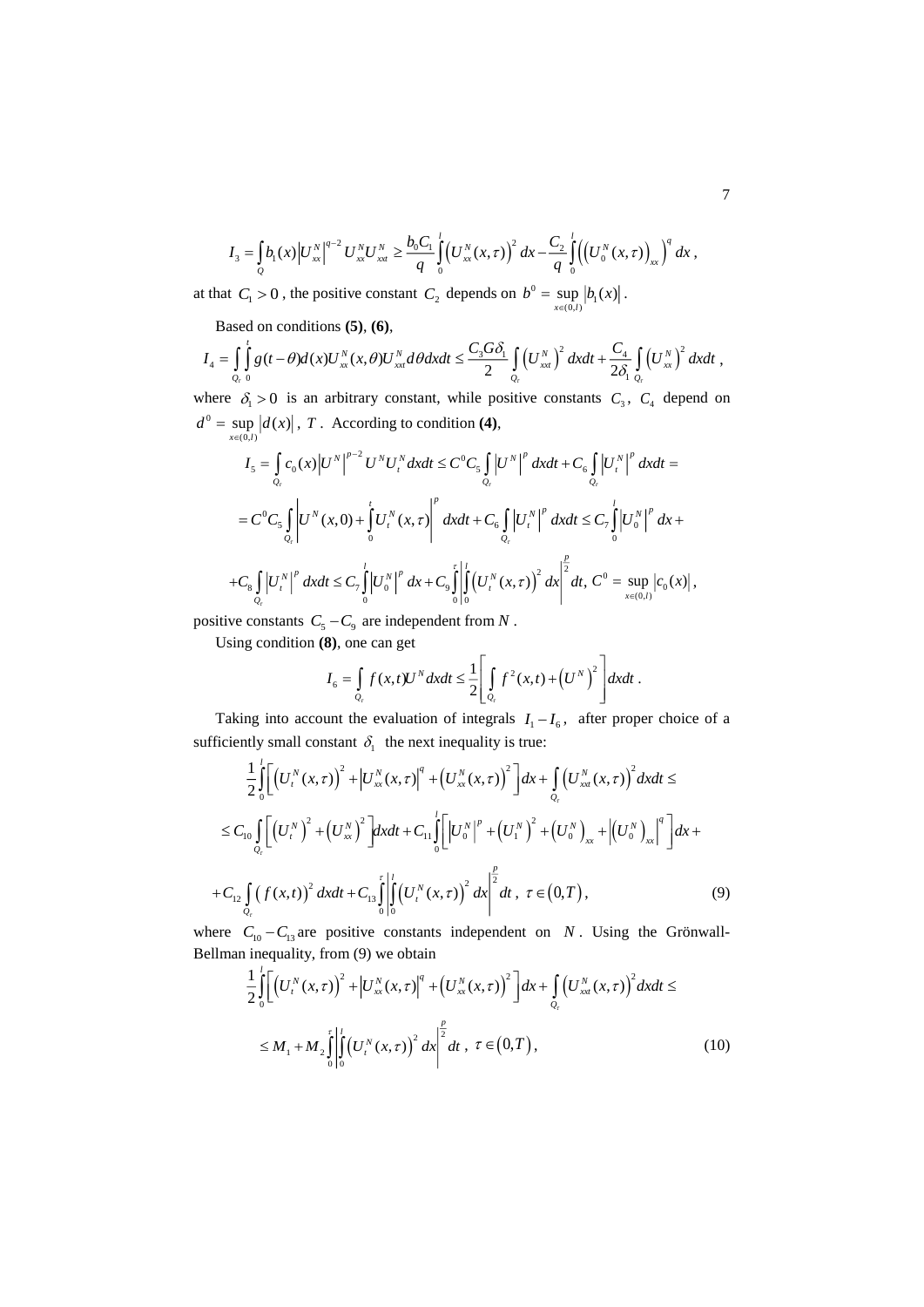while positive constants  $M_1$ ,  $M_2$  depend on the coefficients, the right-hand side of the equation, and the initial data and are independent of *<sup>N</sup>* .

The Bihari lemma can be applied to inequality (10) [30, p. 110].

$$
\frac{1}{2} \int_{0}^{1} \left[ \left( U_{t}^{N}(x,\tau) \right)^{2} + \left| U_{xx}^{N}(x,\tau) \right|^{q} + \left( U_{xx}^{N}(x,\tau) \right)^{2} \right] dx + \int_{Q_{\tau}} \left( U_{x\tau}^{N}(x,\tau) \right)^{2} dx dt \le
$$
\n
$$
\leq \frac{2M_{1}}{\left[ 2 - (p-2)M_{1}^{(p-2)/2} M_{2} T \right]^{2/(p-2)}} \tag{11}
$$

at 
$$
T < \frac{2}{(p-2)M_1^{(p-2)/2}M_2}
$$
. Therefore, from (11) it follows  
\n
$$
||U^N||_{L^{\infty}((0,T_1);W_0^{2,q}(0,l))} \le M_3
$$
\n
$$
||U^N||_{L^2((0,T_1);H_0^{2}(0,l)) \cap L^{\infty}((0,T_1);L^2(0,l))} \le M_3
$$
\n(12)

where positive constant  $M_3$  is independent on  $N$ ,  $T_1 \in (0,T)$ .

Let us further differentiate  $(6)$  according to variable  $t$ , multiply the obtained equality by  $(c_k^N)_n$ , sum up all the equations according to k from 1 to N and integrate the result according to the variable  $t$  from 0 to  $\tau$ ,  $\tau \in (0, T_1]$ . Let us evaluate the summands of the obtained equality using conditions **(1)-(10)** just as the previous evaluations were obtained. Based on the above evaluations, on can get

$$
\int_{0}^{l} \left[ \left( U_{u}^{N}(x,\tau) \right)^{2} + \left| U_{x}^{N}(x,\tau) \right|^{2} \right] dx + \int_{Q_{\tau}} \left( U_{xat}^{N}(x,\tau) \right)^{2} dx dt \le \frac{2M_{4}}{\left[ 2 - (2q - 2)M_{4}^{q-1}M_{5}T \right]^{1/(q-1)}} \tag{13}
$$
\nat  $T < \frac{1}{\sqrt{2}}$  From inequality (13) we conclude that

at  $T < \frac{1}{(q-1)M_4^{q-1}M_5}$  $\frac{1}{(q-1)M_4^{q-1}M_5}$ . From inequality (13) we conclude that  $U_t^N\Big\|_{L^\infty((0,T_0):H_0^2(0,l))}\leq M$ 

$$
\begin{aligned} &\|U_t^N\|_{L^{\infty}\big((0,T_2);H_0^2(0,l)\big)} = H^{\bullet}6 \\ &\left\|U_t^N\right\|_{L^2\big((0,T_2);H_0^2(0,l)\big)\cap L^{\infty}\big((0,T_2);L^2(0,l)\big)} \leq M_6 \end{aligned},
$$

where the positive constant  $M_6$  is independent on  $N$ ,  $T_2 \in (0,T)$ . Let  $({\it p-2})M_{1}^{({\it p-2})/2}M_{2}^{\quad \ \ \, \bm{\cdot}}({\it q-1})M_{4}^{\;q-1}M_{5}^{\quad \ \ \, \bm{\cdot}}$  $T = \min \left\{ \frac{2}{(p-2)M_1^{(p-2)/2}M_2}, \frac{1}{(q-1)M_4^{q-1}M_4} \right\}$  $=\min\left\{\frac{2}{\left(\,p-2\right)M_{1}^{\,(p-2)/2}M_{2}},\frac{1}{\left(\,q-1\right)M_{4}^{\,q-1}M_{5}}\right\}$ . After performing additional a priori

evaluations and conclusions, for the arbitrary  $T_0 \in (0,T)$  one can obtain

$$
\int_{Q_{T_0}} \left[ (x)U_{tt}U + a_2(x)U_{xx}U_{xxt} + b_2(x)U_{xx}U_{xx} + \int_0^t g(t-\theta)d(x)U_{xx}(x,\theta)d\theta U_{xx}U_{xx}(x,t) - c_0(x)|U|^p - f(x,t)U \right] dxdt + \int_{Q_{T_0}} b_1(x)|U_{xx}|^q dxdt = 0.
$$
\n(14)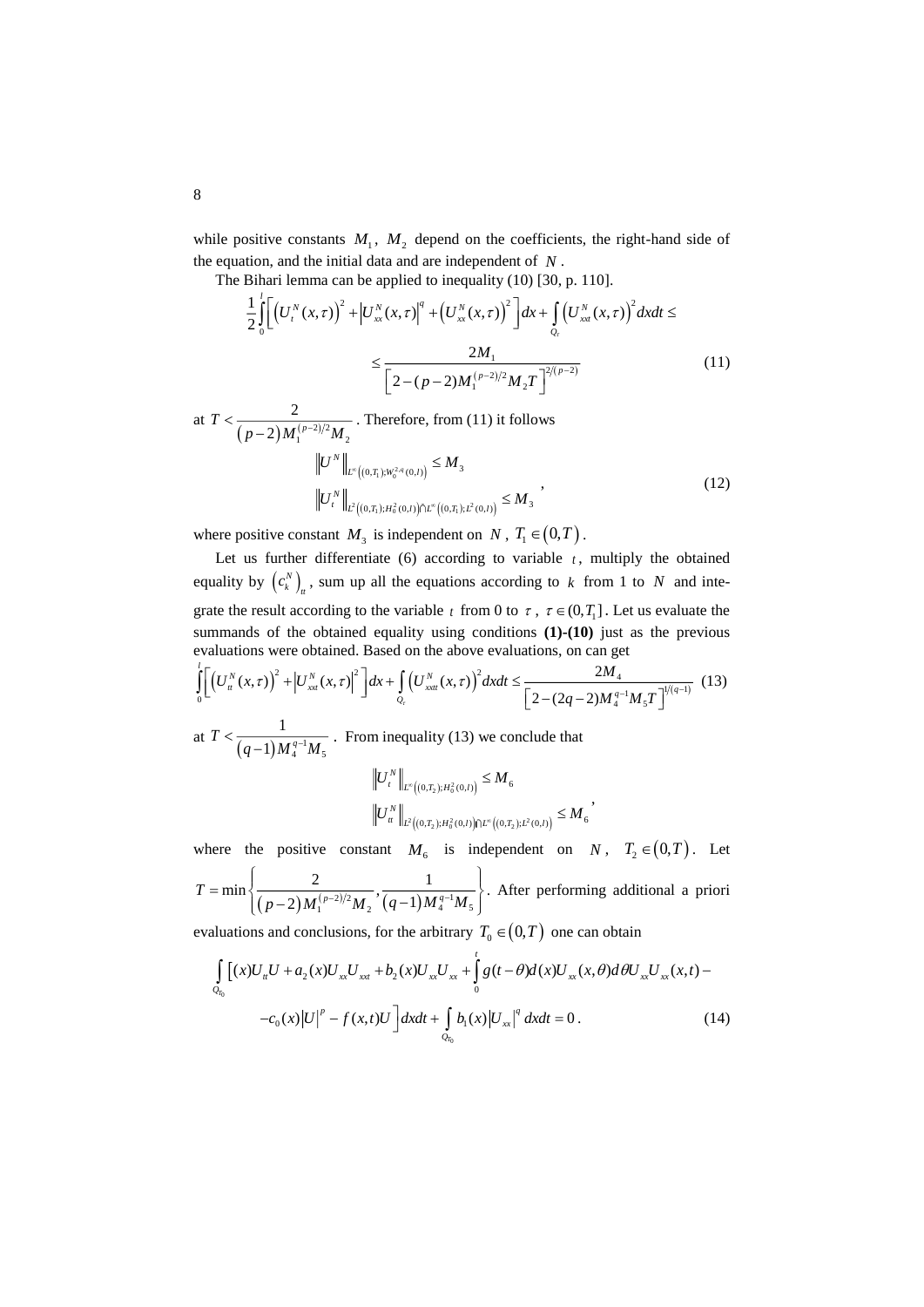Given the arbitrariness of  $T_0$ , it follows from (14) that U satisfies equation (1) in terms of distributions. Taking into account the smoothness of the obtained function, we conclude: U is a generalized solution of the problem (1)-(4) in  $Q_T$ .

## **3 Model example. Results of numerical integration**

The following equation can serve as the simplest model example (1)

$$
U_{tt} + aU_{xxxx} + bU_{xxx} + a_0U_t + b_0U = c_0 |U|^{p-2}U + f(x,t), \ p > 2.
$$
 (15)

In equation (15), the function  $U(x,t)$  is transverse movement of beam cross-section with the coordinate x at any given time t;  $a > 0$ ,  $b > 0$ ,  $b<sub>o</sub> > 0$  are constants that are expressed through geometric and physical-mechanical parameters of the beam, constant  $a_0 > 0$  characterizes the effect of resistance forces in the vibration system (linear case), constant  $c_0$  describes nonlinearly elastic forces affecting the system,  $f(x,t)$  is external driving force. Boundary conditions (4) correspond to the model of the beam with fixed pivot bearings at the ends  $x=0$  and  $x=l$ . In case of the mixed problem  $(15)$ ,  $(2)-(4)$  can be obtained using the above considerations, the value of the critical time  $T_0$ , at which the vibration system functions in a regime without blow-up at  $t < T_0$ , and goes into the blow-up regime at  $t \geq T_0$ . It is easy to show that value  $T_0$ satisfies the condition

$$
T_0<\frac{2}{\big(\,p-2\big)\big(\tilde M\,\big)^{\!(p-2)/2}\,\hat M}\;,
$$

while  $M^*$ ,  $M^{**}$  are some generalized parameters of the vibration system which depend on the constant of equation (15) and the initial data.

Fig. 1 shows the dependence of the critical value of  $T_0$  on generalized parameters of the vibration system  $M^*$ ,  $M^{**}$  at nonlinearity index  $p = 3$  which characterizes nonlinearly elastic features of the environment.

The qualitative results obtained in the previous section make it possible to investigate with the help of numerical methods the dynamic regimes of vibrations for equation (15) in case of the problem with initial deviation  $U_0$  $f(x) = \begin{cases} 2x/l, & 0 \le x \le l/2 \\ 2-2x/l, & l/2 \le x \le l/2 \end{cases}$  $U_0(x) = \begin{cases} 2x/l, & 0 \le x \le l/2 \\ 2-2x/l, & l/2 \le x \le l \end{cases}$  $=\begin{cases} 2x/l, & 0 \leq x \leq \\ 2x/l, & 1/2 \leq x \end{cases}$  $\int 2-2x/l, l/2 \le x \le l$  and

zero initial velocity of deflection of the pivot points and zero boundary conditions. The problem set describes natural transverse vibrations of the rod, which at the initial moment of time is loaded by concentrated force at the point with coordinate  $x = l/2$ . The above problem is a problem of the same form as  $(15)$ ,  $(2)-(4)$ . As shown above, there is a single generalized solution to this problem. Therefore, for numerical integration of motion equations, the choice of method is important only from the computational point of view. Numerical solution of the problem is carried out using the fourth-order Runge-Kutta method. Figure 2 presents the law of time deviation of the rod midpoint, depending on the correlation between the frequencies of natural and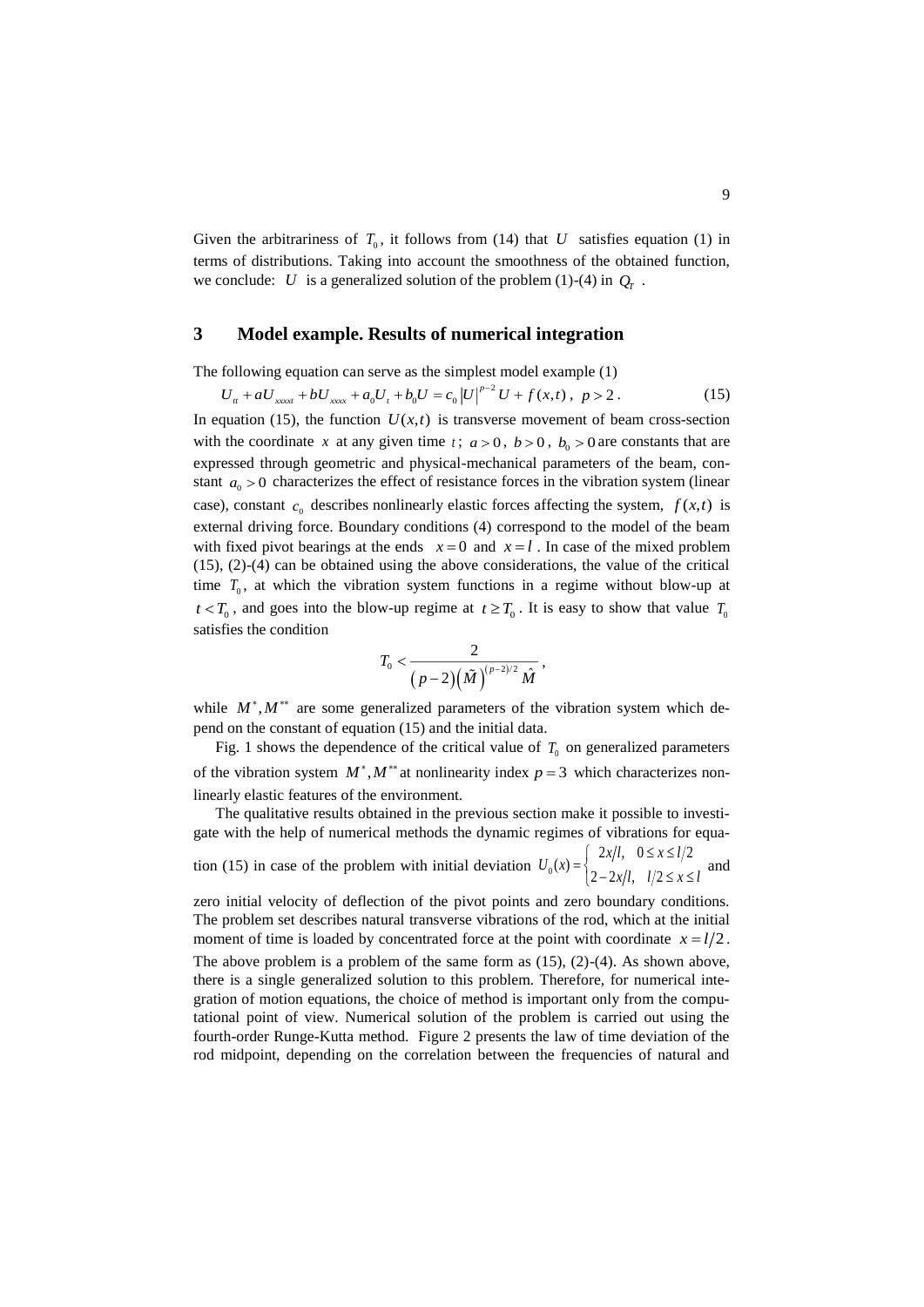forced vibrations under the following conditions:  $l=1, a=-0,001, b=-1,$  $a_0 = b_0 = 0$ ,  $c_0 = 100$ ,  $p = 5$ ,  $f(x,t) = 300 \sin 9,48 \pi t$ .



**Fig. 1.** Dependence of value  $T_0$  on the generalized parameters of the vibration system at  $p = 3$ .



**Fig. 2.** The law of rod midpoint deviation time change (resonant regime)

Figure 3 shows the same law provided  $f(x,t) = 300\sin 9,48\pi t + 2$ .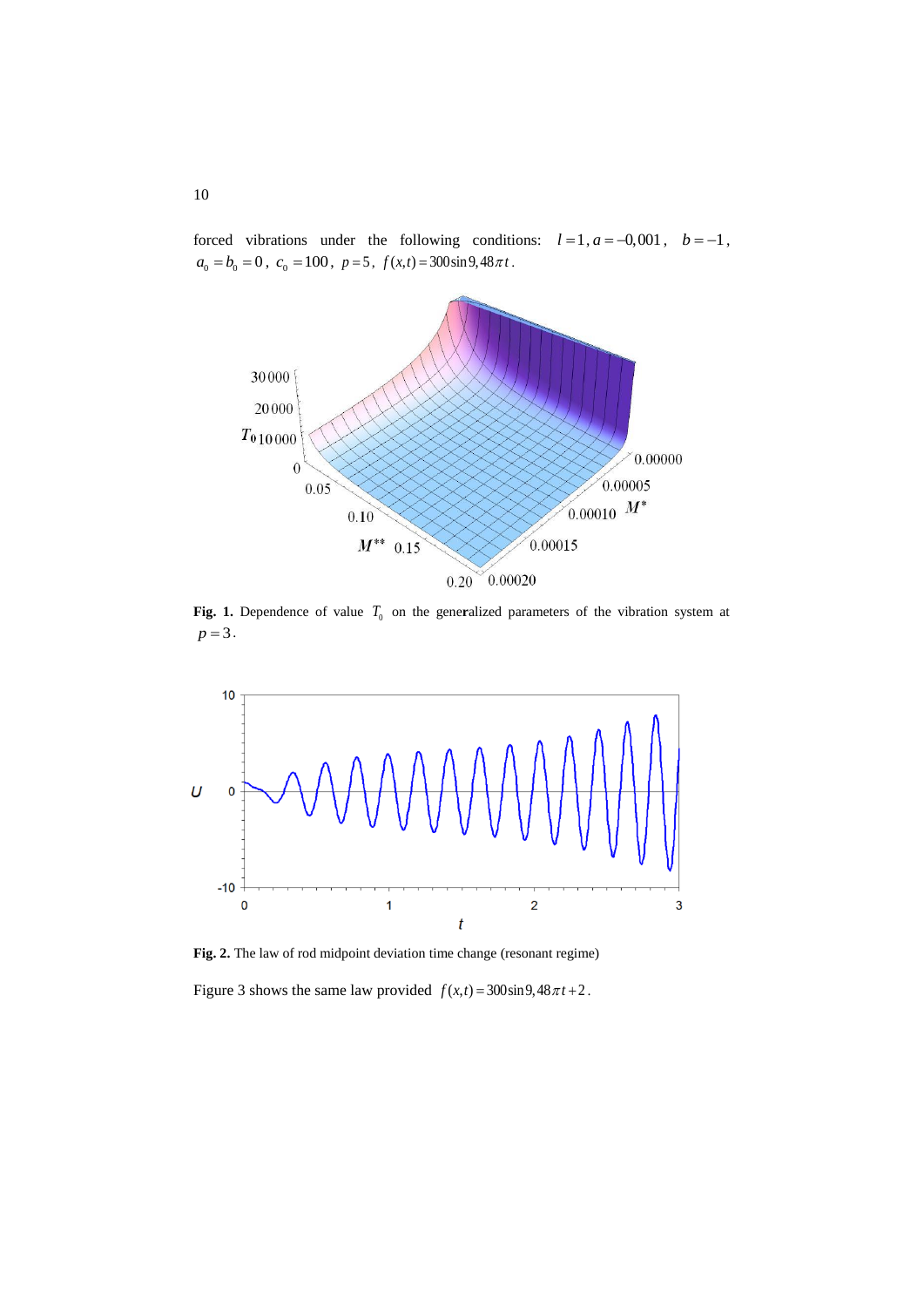

**Fig. 3.** The law of rod midpoint deviation time change (non-resonant regime)

### **4 Conclusions**

The mathematical model of nonlinear vibrations of a bioactive rod was investigated using combined qualitative and numerical approaches with consideration of the selfregulation phenomenon. This mathematical model is used in biomechanical studies of new materials and to synthesize vibration system parameters. This, in turn, is an important issue in current medical research. The mathematical model of a vibration system is presented as a mixed problem for a fifth-order equation with memory. Subcritical and critical system operation regimes were evaluated. Analytical correlations that characterize the moment of process transition to the blow-up regime were established.

The qualitative and numerical results are the next:

 physical and mechanical parameters of a vibration system determine the critical value of the time parameter, up to which the system is in the blow-up-free regime;

 the attenuation rate does not depend much on the degree of nonlinearity of the resistance force, while the effect of the resistance force on the vibration period at small values of  $a$ ,  $p$  is minor;

 depending on the correlation of frequencies of natural and induced vibrations in the system, there will be a time increase of vibration amplitude (resonance) or vibration beating.

#### **References**

- 1. Marchuk, G.I.: Mathematical models in immunology. Nauka, Moscow (1985) [in Russian].
- 2. Loskutov, A.Yu., Mikhailov, A.S.: Introduction to Synergetics. Nauka, Moscow (1990) [in Russian].
- 3. Reznichenko, G.Yu.: Lectures on mathematical models in biology. Part 1. Scient. Publ. House Center "Regular and chaotic dynamics", Moscow-Izhevsk (2002) [in Russian].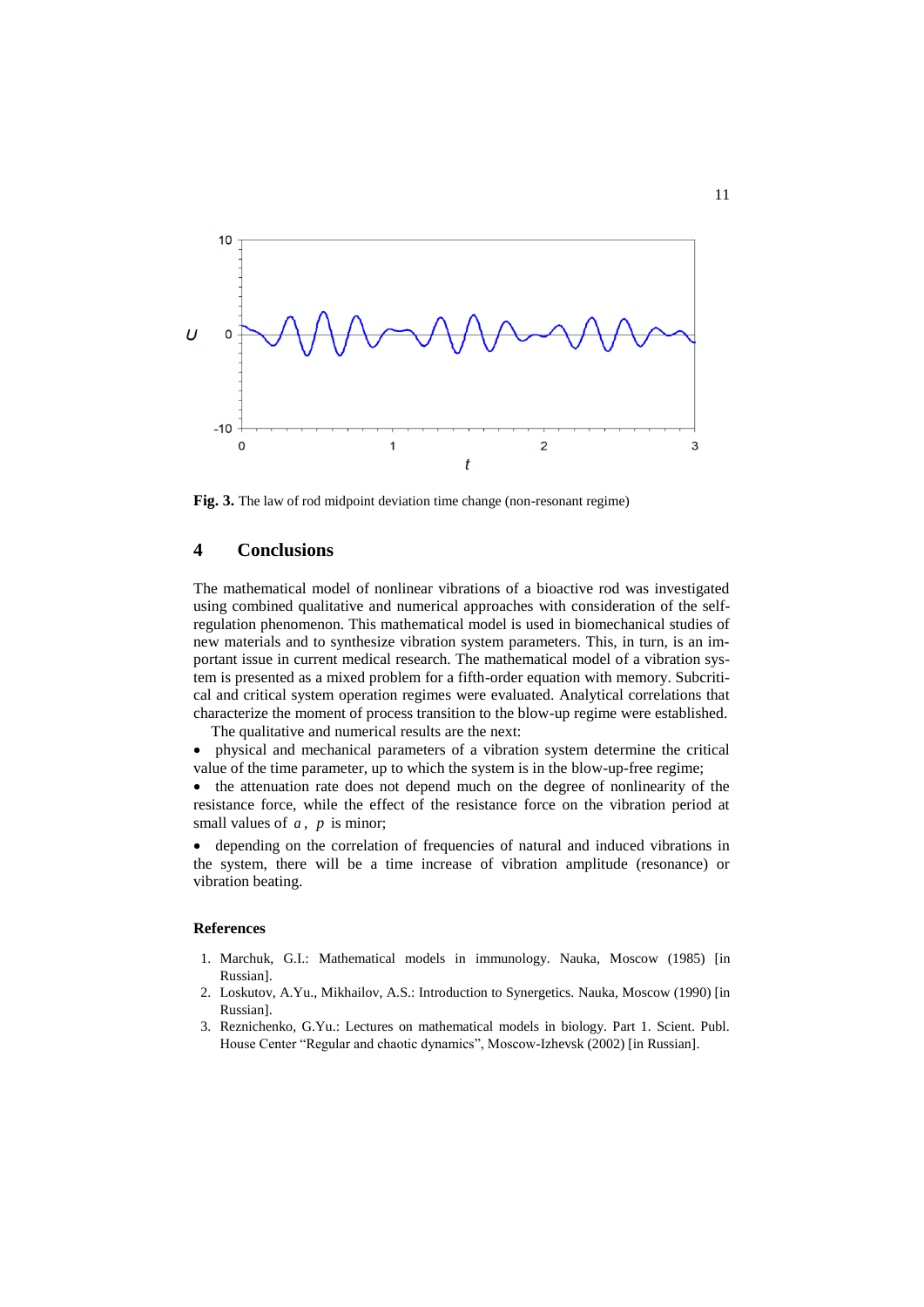- 4. Akhromeeva, T.S., Kurdyumov, S.P., Malinetskiy, G.G., Samarsky, A.A.: Unsteady structures and diffusion chaos. Nauka, Moscow (1992) [in Russian].
- 5. Malinetskii, G.G., Kurdyumov, S.P. (ed.): New in synergetics. A look into the third millennium. Nauka, Moscow (2002) [in Russian].
- 6. Pukach, P.Ya., Kuzio, I.V., Nytrebych, Z.M., Ilkiv, V.S.: [Analytical methods for](http://nvngu.in.ua/index.php/en/archive/on-the-issues/1486-2017-eng/contents-5-2017/geotechnical-and-mining-mechanical-engineering-machine-building/4135-analytical-methods-for-determining-the-effect-of-the-dynamic-process-on-the-nonlinear-flexural-vibrations-and-the-strength-of-compressed-shaft)  [determining the effect of the dynamic process on the nonlinear flexural vibrations and the](http://nvngu.in.ua/index.php/en/archive/on-the-issues/1486-2017-eng/contents-5-2017/geotechnical-and-mining-mechanical-engineering-machine-building/4135-analytical-methods-for-determining-the-effect-of-the-dynamic-process-on-the-nonlinear-flexural-vibrations-and-the-strength-of-compressed-shaft)  [strength of compressed shaft.](http://nvngu.in.ua/index.php/en/archive/on-the-issues/1486-2017-eng/contents-5-2017/geotechnical-and-mining-mechanical-engineering-machine-building/4135-analytical-methods-for-determining-the-effect-of-the-dynamic-process-on-the-nonlinear-flexural-vibrations-and-the-strength-of-compressed-shaft) Naukovyi Visnyk Natsіonalnoho Hіrnychoho Unіversytetu 5, 69–76 (2017).
- 7. Lavrenyuk, S.P., Pukach, P.Ya.: [Mixed problem for a nonlinear hyperbolic equation in a](http://www.hub.sciverse.com/action/redirect/citation/?targetURL=http%3A%2F%2Fdx.doi.org%2F10.1007%2Fs11253-008-0020-0&pg=Search%C2%A0Results&srcType=1007|springer|hisham|sbm|cros|sub|jnl|ics)  [domain unbounded with respect to space variables.](http://www.hub.sciverse.com/action/redirect/citation/?targetURL=http%3A%2F%2Fdx.doi.org%2F10.1007%2Fs11253-008-0020-0&pg=Search%C2%A0Results&srcType=1007|springer|hisham|sbm|cros|sub|jnl|ics) Ukrainian Mathematical Journal 59 (11), 1708–1718 (2007).
- 8. Nitrebich, Z.M.: An operator method of solving the Cauchy problem for a homogeneous system of partial differential equations. Journal of Math. Sciences 81(6), 3034–3038 (1996).
- 9. Kalenyuk, P.I., Kohut, I.V., Nytrebych, Z.M.: Problem with nonlocal two-point condition in time for a homogeneous partial differential equation of infinite order with respect to space variables. Journal of Math. Sciences, 167(1), 1–15 (2010).
- 10. [Nytrebych, Z.M., Malanchuk,](http://ezfind.technion.ac.il/vufind/EDS/Search?lookfor=Nytrebych%2C+Z%2E+M%2E&type=AU) O.M.: The conditions of existence of a solution of the twopoint in time problem for nonhomogeneous PDE. Italian Journ. of Pure and Appl. Math., 41, 242–250 (2019).
- 11. Nitrebich, Z.M.: A boundary-value problem in an unbounded strip. Journal of Math. Sciences, 79(6), 1388–1392 (1996).
- 12. Nytrebych, Z., Il'kiv, V., Pukach, P., Malanchuk, O.: On nontrivial solutions of homogeneous Dirichlet problem for partial differential equation in a layer. Krag. J. of Math., 42(2), 193–207 (2018).
- 13. [Nytrebych, Z.M., Malanchuk,](http://ezfind.technion.ac.il/vufind/EDS/Search?lookfor=Nytrebych%2C+Z%2E+M%2E&type=AU) O.M., Il'kiv, V.S., Pukach, P. Ya.: On the solvability of two-point in time problem for PDE. Italian Journ. of Pure and Appl. Math., 38, 715–726 (2017).
- 14. Pukach, P.Ya., Kuzio, I.V., Nytrebych, Z.M., Ilkiv, V.S.: Asymptotic method for investigating resonant regimes of non-linear bending vibrations of elastic shaft. Naukovyi Visnyk Natsіonalnoho Hіrnychoho Unіversytetu, 1, 68-73 (2018).
- 15. [Nytrebych, Z.M., Malanchuk,](http://ezfind.technion.ac.il/vufind/EDS/Search?lookfor=Nytrebych%2C+Z%2E+M%2E&type=AU) O.M., Il'kiv, V.S., Pukach, P. Ya.: Homogeneous problem with two-point conditions in time for some equations of mathematical physics. Azerb. J. of Math., 7(2), 180–196 (2017).
- 16. Kalenyuk, P.I., Kohut, I.V., Nytrebych, Z.M.: Problem with integral condition for partial differential equation of the first order with respect to time. Journal of Math. Sciences, 181(3), pp. 293–304 (2012).
- 17. Kalenyuk, P.I., Nytrebych, Z.M.: On an operational method of solving initial-value problems for partial differential equations induced by generalized separation of variables. Journal of Math. Sciences, 97(1), 3879–3887 (1999).
- 18. Nytrebych, Z., Malanchuk, O.: The differential-symbol method of solving the two-point problem with respect to time for a partial differential equation. Journal of Math. Sciences, 224 (4), 541–554 (2017).
- 19. Pukach, Petro, Il'kiv, V., Nytrebych, Z., Vovk, M., Pukach, Pavlo: On the Asymptotic Methods of the Mathematical Models of Strongly Nonlinear Physical Systems. Advances in Intelligent Systems and Computing, 689, 421-433 (2018).
- 20. Yu, C., Shao, S., Baker, J.S., Awrejcewicz, J., Gu, Y.: A comparative biomechanical analysis of the performance level on chasse step in table tennis. International Journal of Sports Science & Coaching, 14(3), 372-383 (2019).

12